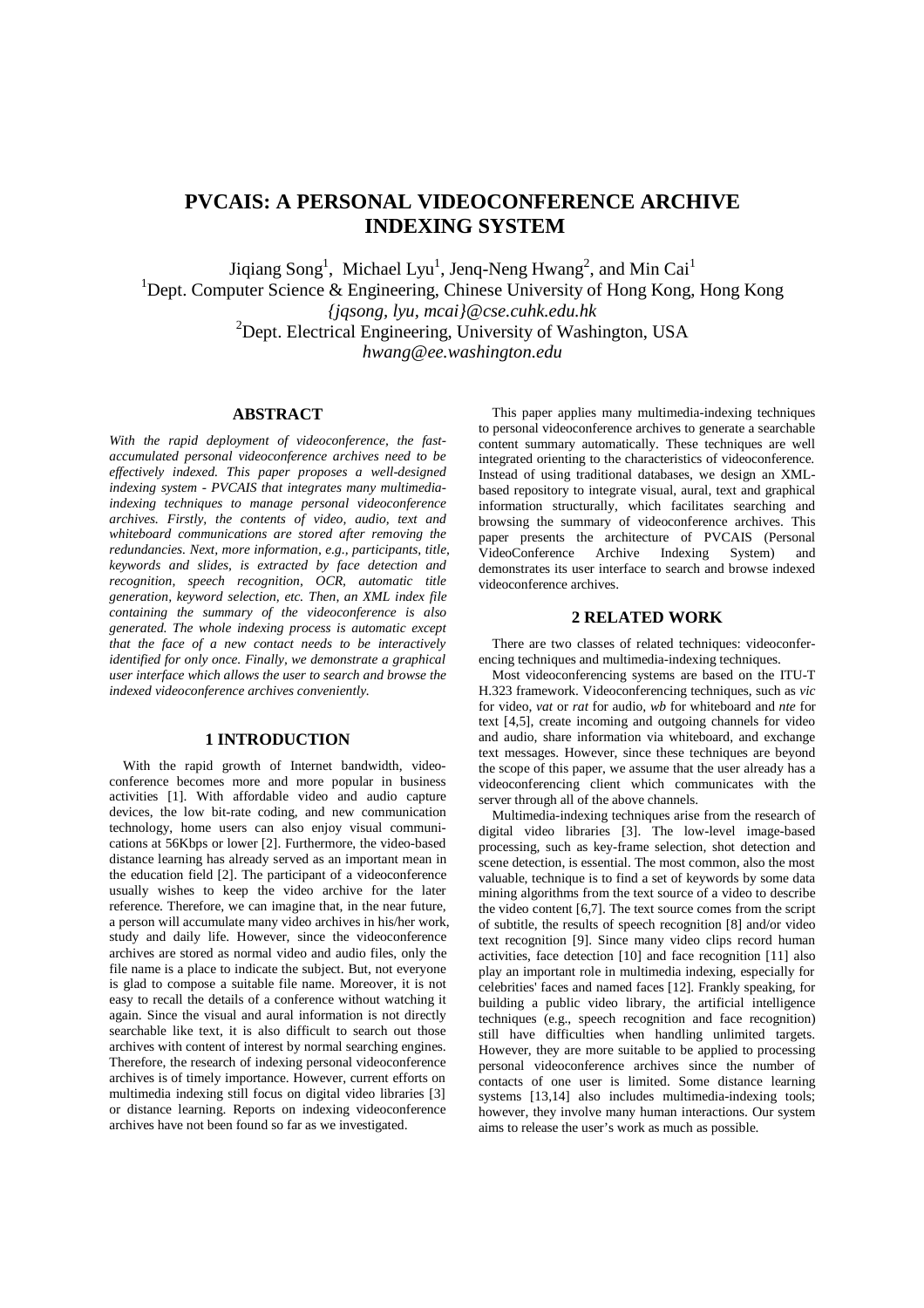

Figure 1. Illustration of the videoconferencing channels and the content storage

#### **3 DESIGNS AND ARCHITECTURE**

A typical videoconferencing client consists of six communication channels: *Video in*, *Video out*, *Audio in*, *Audio out*, *Text*, and *Whiteboard*. The *Video in* channel receives the image shown to the user from the server, while the *Video out* channel sends out the local image. The *Audio in* channel and the *Audio out* channel contain incoming and outgoing voices, respectively. The *Text* channel and the *Whiteboard* channel are shared to all participants for typed messages and handwritten contents, respectively. These channels are synchronized in time, as shown in Figure 1.

For the indexing purpose, we need to store the content of each channel including the timing information except the *Video out* channel since that channel contains the local image of the user side therefore it is not important. Thus, as illustrated in Figure 1, the *Video in* channel is stored in a video file. The *Audio in* channel and the *Audio out* channel are mixed and stored in an audio file since the participants talk alternately. The *Text* channel and the *Whiteboard* channel are stored in a text file and a whiteboard file, respectively.

Among the four channels, the audio channel is most important. Although we can obtain a script of the conversation by speech recognition, we still think it is necessary to keep the entire audio content in the file, since the speech recognition is not accurate enough.

On the other hand, the *Video* channel contains a lot of redundancies. The *Video* channel shows either a human image or a slide with a relatively long duration. Thus, it is unnecessary to keep the entire video content in the file. A set of key frames with the timestamp (relative time elapsed since the beginning of videoconference) can represent the video content well. The frame selection is based on the change of video content. Let *f(t)* denote the function of video content feature which varies with time *t*. Thus, the changes of video content will be detected in *f'(t)* as peaks, as shown in Figure 2, and the valleys right after each peak can be selected as key frames. Note that *f(t)* should consider not only the statistic distribution, but also the spatial distribution of colors to discriminate the change between slides, such as the definition in [15]. Upon selecting a key frame, the key frame is stored in JPEG format. The current timestamp and the JPEG file name are written into the video file as a pair. For example, if the key frame at the time 0:02:34 is saved as "v1.jpg", the line written into the video file will be "**<0:02:34>** FILE=

v1.jpg; FACE=True". The "FACE" flag indicates whether this frame contains a human face.

Since the *Text* channel and the *Whiteboard* channel are not updated frequently, we also use the timestamp-based format similar to the video file to store them, that is, storing the timestamp of update and the updated information as a pair into the file.

The *Text* channel is updated when a new message from any participant is sent. Therefore, the current timestamp and the new message are written into the text file. A fragment of a text file is shown in Figure 3.

The *Whiteboard* channel contains handwritten texts and graphics. The update of this channel happens not at a point, but in a period of time. To detect when the update, i.e., the writing action, begins and finishes, we monitor the whiteboard by sampling it as a binary image every two seconds. As illustrated in Figure 4, the current sample is compared with the last sample by the XOR operation. If they are different, the update begins. When they become same again, the update finishes and the current sample is the



**Figure 2.** Key frame selection in the Video channel



 **Figure 3.** A text file **Figure 4.** Whiteboard file generation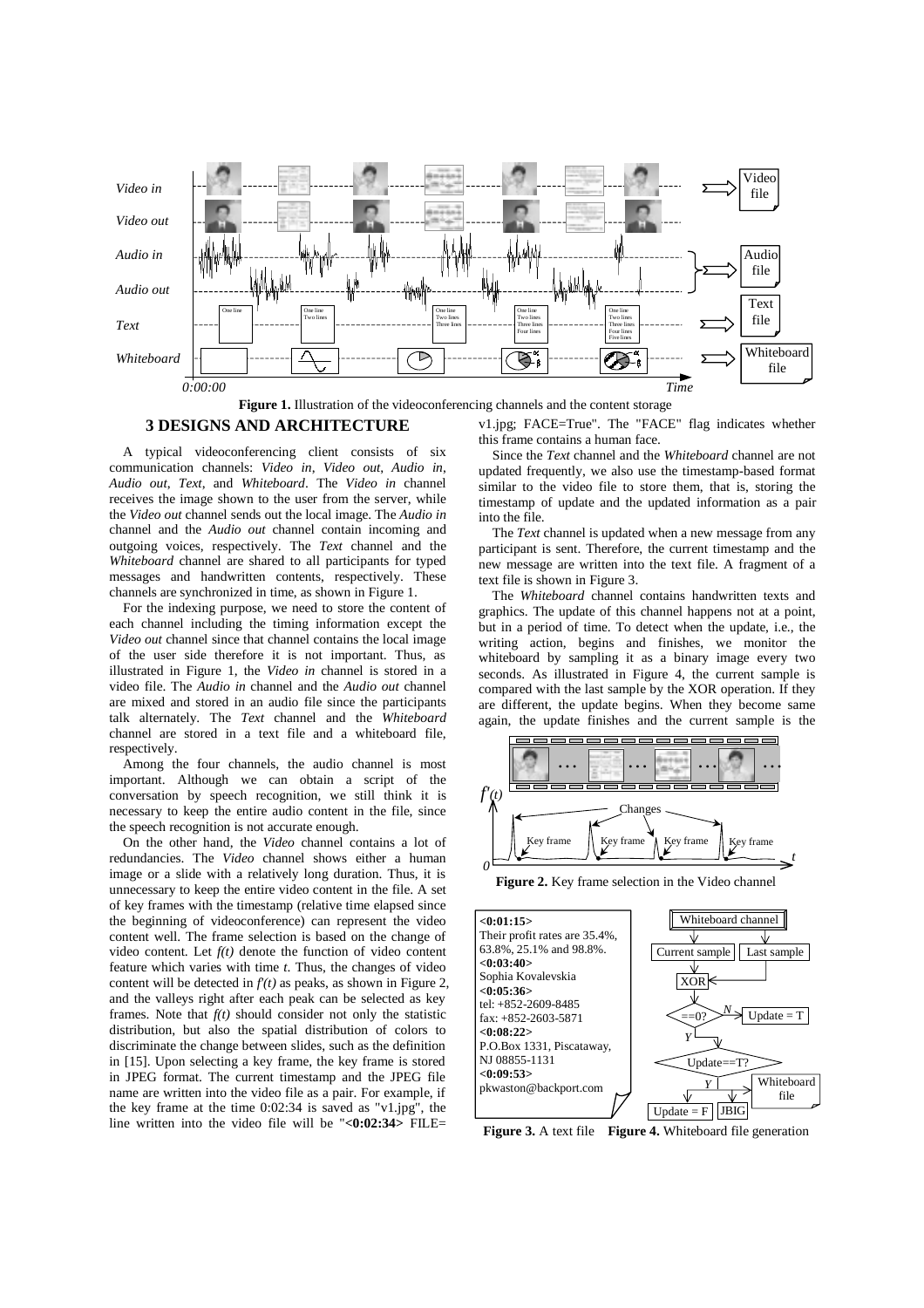

**Figure 5.** The architecture of PVCAIS

updated whiteboard image. Similar to the video file, the current timestamp and the filename saving the current sample are written into the whiteboard file as a pair. The binary sampling image should be saved in a compressed format that supports the lossless compression of a binary image, such as JBIG, to ensure the fidelity.

With the above techniques, we obtain four content files after a videoconference. The generator of these files should be implemented as a plug-in to the videoconferencing client. These files are managed by the indexing system, which stores the files of the same conference in one folder. The folder name indicates the date and time of the videoconference.

Although these four content files contain the outline of the videoconference with the timing information, they do not provide an index for the videoconference. Thus, the following techniques are applied to generate more indices, including the participants' names, a title and a group of keywords.

The participants are identified by performing the face recognition on the video file. Since the video file contains both human images and slides, the face detection [10] should be performed first to discriminate them and set the abovementioned "FACE" flag. The indexing system maintains a face base of the user's contacts. Therefore, if a face is recognized from the video file as an existing contact, the contact's name will be added to the participants automatically. Initially, the face base is empty. It grows in the following way. If a face is detected from the video file, but it is not recognized according to the current face base, the indexing system will prompt the user to identify the face by specifying a name. The new face and its name will then be added to the face base. Thus, for each contact, the user only needs to specify his/her name once. After that, the indexing system will recognize them automatically.

The title and keywords for the videoconference are generated from the text source of the videoconference. The text source consists of three parts. The first part is the script of the audio file, which is obtained by the speech recognition. The second part comes from the text file. The third part is extracted by OCR [16] from the slides in the video file. With plentiful words in the text source, the automatic title generation technique [6] will compose a title to describe the content, and the text clustering technique [7] will find a group of keywords that feature the content best.

Finally, all indices and content files are integrated into an XML-based index file, which structurally summarizes the videoconference. The index file includes the date and time,

the duration, the participants' names, the title, the keywords, the slides list imported from the video file (FACE=false), the text list imported from the text file, the list of whiteboard snapshots imported from the whiteboard file, and a link to the audio file. Therefore, the index file is fully searchable. The indexing system also provides a graphical user interface for to search and browsing the indexed videoconference archives, as demonstrated in Section 4.

Based on the above designs, the entire architecture of the personal videoconference archive indexing system, i.e., PVCAIS, is shown in Figure 5.

Figure 6 shows the file system structure maintained by PVCAIS, whose home directory is "MyVideoConference". Since PVCAIS is a personal system, it only serves the same user in the same computer. After a videoconference finishes, the plug-in creates a new folder named by the current date and time under the home folder. All the content files, except the XML index file, are written into this folder. Then, the indexing server is invoked to further analyze the content files and generate the XML index file.



**Figure 6.** File system structure of PVCAIS

## **4 USER INTERFACE**

Figure 7 shows an example user interface of PVCAIS. The interface has two main functions: searching and browsing. Besides, it also allows the user to print the videoconference memo, to edit some index items and to re-index the specified videoconference.

After starting the interface, the default function is searching, as shown in the left screen of Figure 7. PVCAIS will load all existing videoconferences and list them in the left list. The user can search by date, participant, title or keywords, or any combination of them. After clicking the "Search now!" button, the left list will be updated to show only those videoconferences satisfying the searching condition. The user may select one videoconference and click the "Browse archive" button to browse the summary of the conference, as shown in